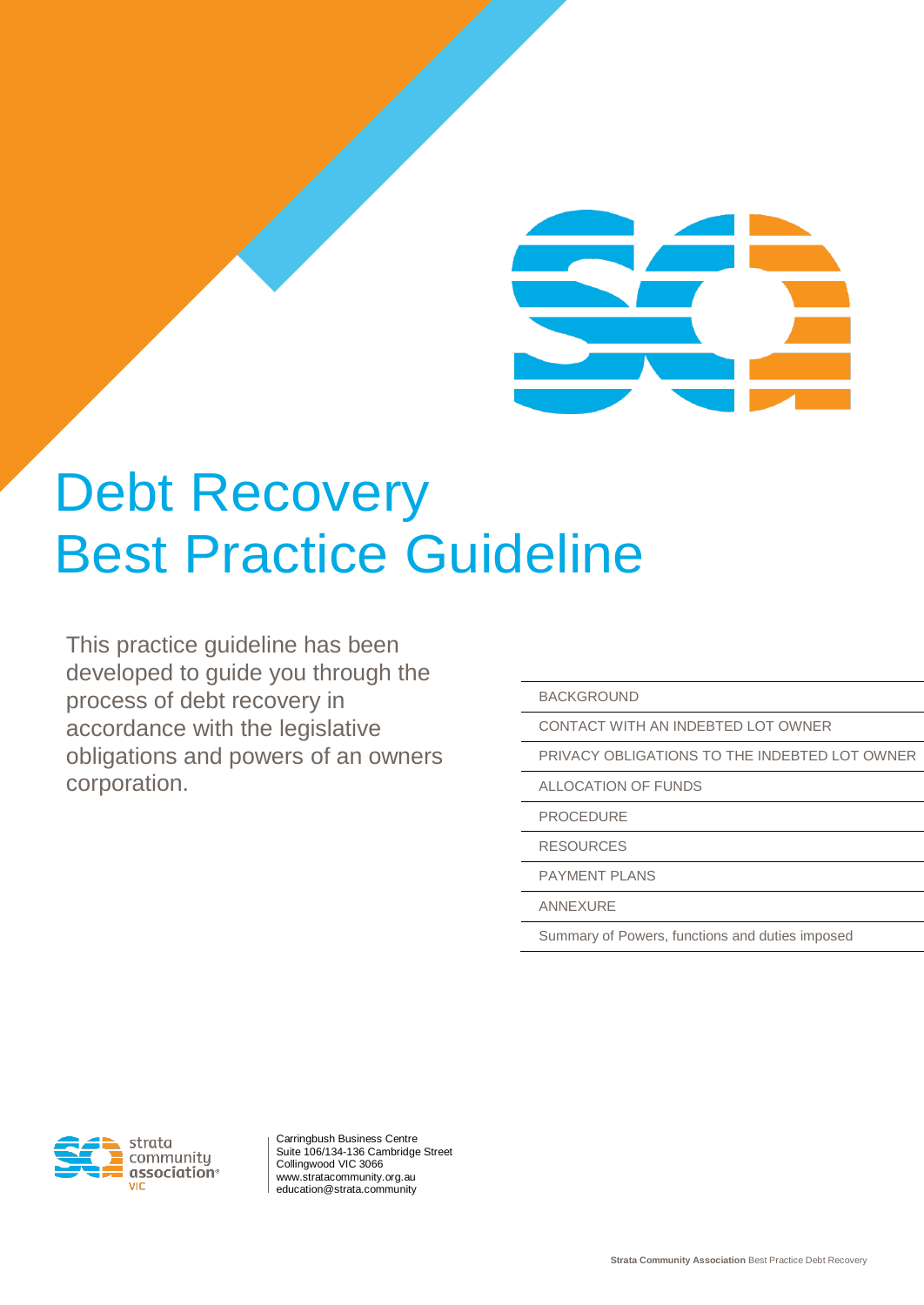

# Debt Recovery

SCA (Vic) recommends these processes be followed to manage the recovery of money owed to an owners corporation. These processes recognise the responsibilities of the owners corporation that are imposed by the Owners Corporations Act 2006 ("the Act").

An obligation is placed on lot owners to pay any outstanding fees, charges, contributions or amounts owing to an owners corporation that have been levied in accordance with the provisions of the Act. If the fees are not paid by the lot owner, the owners corporation can recover the fees from the lot owner as a debt owed.

Due to its strict obligations under the Act, the owners corporation has no authority to discount or waive fees. Accordingly, it is imperative that the owners corporation follow this Practice Guideline to understand its powers and functions to ensure effective debt management.

Steps 1-6 as summarised below, are discussed in greater detail as part of the Procedure.

- **1. Issue a fee notice**
- **2. Issue a final fee notice**
- **3. Telephone/Email Contact & Issuing a letter of demand**
- **4. Making an application to the Victorian Civil and Administrative Tribunal ("VCAT")**
- **5. VCAT Hearing**
- **6. Registration of the VCAT Order**
- **7. Filing a complaint in the Magistrates' Court**
- **8. Enforcement**
- **9. Payment Plans**

### **Background**

An owners corporation relies on being able to levy fees in order to fulfil its maintenance and administrative responsibilities. The maintenance and administrative funding requirements must be resolved upon by the owners corporation and:

- » apportioned to each lot owner according to the lot liability of the particular lot; and/or
- » apportioned to lot owner(s) according to the principle that the lot that benefits more pays more (where provided for under the Act).

In resolving upon the owners corporation's funding requirements the resolutions should also address;

- the frequency with which those fees are levied; and
- » the payment by a lot owner of penalty interest upon any sum of fees outstanding.

The funding resolutions must be recorded in the minutes of the meeting because the proof of the funding resolutions being properly made underpins the validity of the debt recovery process.

Without the resolutions to levy fees and charges being properly passed and duly recorded the owners corporation risks having VCAT or the Magistrates' Court dismiss any debt recovery proceeding based on those resolutions and the owners corporation will then be unable to pursue any further recovery until it has regularised those resolutions.

Insofar as the process of debt recovery itself is concerned, it is recommended that two matters are formally resolved upon if fees remain outstanding after the owners corporation complies with its obligations to issue the fee notice and final fee notice.

These resolutions may be undertaken either by the owners corporation in general meeting by ordinary resolution (or by a ballot of all the lot owners); or alternatively by the owners corporation committee in committee meeting (or by a ballot of the committee members), and are:

- » whether debt recovery action proceedings are to be undertaken by the owners corporation in VCAT or in the Magistrates' Court; and
- » the threshold of unpaid fee instalments that warrants debt recovery action.

This threshold may be described either in terms of the number of the fee payments missed or in terms of a specified cash figure. Such a resolution by the owners corporation or its committee provides a guideline to the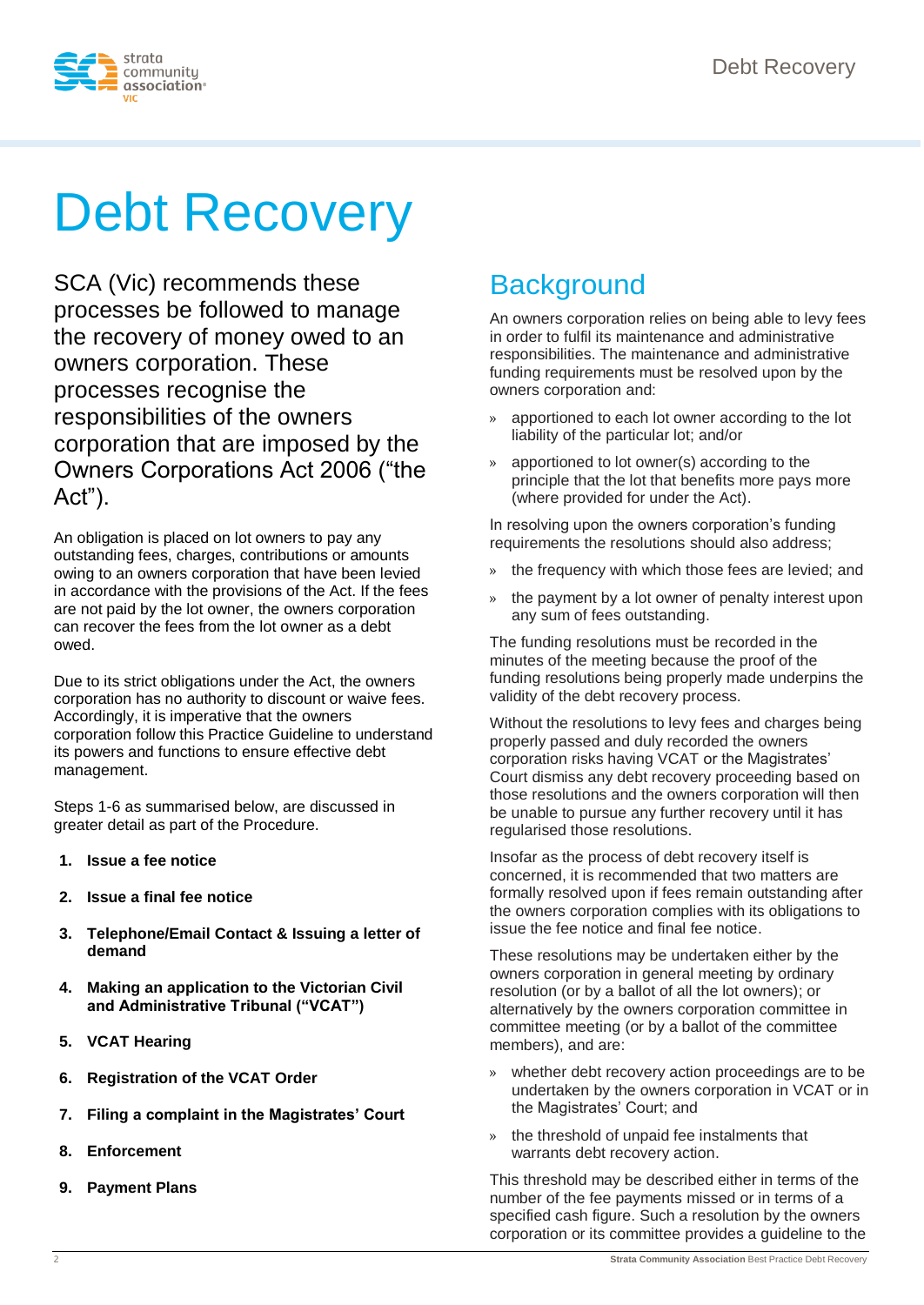

owners corporation manager and serves to avoid allegations of unfair treatment of defaulting lot owners.

In setting the threshold the owners corporation or its committee should be mindful of the costs involved in pursuing debt recovery action, not least because either VCAT or the Magistrates' Court may not be minded to award costs against an indebted lot owner if those costs are only marginally less than the debt being pursued.

It is important to note that the registered proprietor of the lot at any given time is liable for outstanding fees and charges (and so is any person entitled to receive the rents and profits from that lot, such as a bank or other mortgagee that has taken possession).

The impact of this is that a debt arising out of outstanding fees, charges, contributions or amounts owing to the owners corporation in respect of that lot, stays with the lot and does not follow the indebted lot owner. Thus a new registered proprietor who has bought the lot from the indebted lot owner may now be liable to pay the outstanding amount to the owners corporation.

Requests by indebted lot owners for information or further copies of Fee Notices and Final Fee Notices should not be ignored because failure to provide information may constitute, in certain circumstances, either misleading and deceptive conduct or unconscionable conduct.

### Contact with an indebted lot owner

Sometimes contact with indebted lot owners can be problematic and in April 2021 the Australian Competition & Consumer Commission (ACCC) issued its "Debt collection guideline: for collectors and creditors" to assist with making such contact and to which this Best Practice Guideline refers.

The tension that may arise when engaging with an indebted lot owner can obscure some simple propositions:

- » It is vital, when making direct contact with an indebted lot owner, that the manager first establishes that the person being dealt with is in fact the indebted lot owner, that is to say the registered proprietor of the lot (or a director or trustee of the registered proprietor). This should be done to maintain the indebted lot owner's privacy and to ensure that confidential information is not disclosed; and
- » The ACCC has stated that unnecessary or unduly frequent contact with an indebted lot owner may amount to undue harassment. The ACCC recommends that an indebted lot owner is not contacted more than three times per week, or ten times per month at most.

#### **When and how contact should be made?**

- » Within this context telephone contact should only be made during reasonable hours and these can be considered to be on Monday to Friday between 7:30 am to 9 pm and on weekends between 9 am to 9 pm.
- » Contact should be avoided on national public holidays such as New Year's Day, Australia Day, Good Friday, Easter Sunday, Easter Monday, Anzac Day, Christmas Day and Boxing Day); on state holidays (such as Labour Day, Queen's Birthday and Melbourne Cup Day); and on cultureor faith-based holidays that traditionally feature significant restrictions on undertaking work (such as Birth of Bahá'u'lláh, Chinese New Year, Diwali, Eid al-Adha, Eid al-Fitr, Pascha, Pesach, Rosh Hashanah, Shavuot, Shemini Atzeret, Simchat Torah, Sukkot, and Yom Kippur).
- However, not all contact occurring during these times will automatically be considered 'reasonable', particularly if an indebted lot owner requests that contact only be made on specific days or during specific times - and has a good reason for doing so, which might include shift-work or caring for a child or aged relative. Nevertheless, if these requested contact times repeatedly result (over a reasonable period of time) in being unable to reach the indebted lot owner, they may be revised without further reference to the indebted lot owner in order to make contact again.
- In considering how contact should be made with an indebted lot owner, contact should primarily be made by letter to the address as advised under section 148(b) of the Owners Corporations Act 2006. Furthermore, some statutory notices must be sent to a particular address and using this particular address for copies of correspondence is recommended.
- » Alternatively, in the case of an indebted lot owner who does not occupy the lot or who has been absent from the lot for more than 3 months, the mailing address provided under section 135(1) of the Owners Corporations Act 2006 will be appropriate.
- Email or telephone is also an appropriate mode of contact. However the consent of the indebted lot owner is ordinarily required for these modes of contact. Such consent may be inferred from past practice by which an indebted lot owner has provided the owner corporation, its committee (or a member thereof) or its manager with their contact telephone number or their contact email address.
- » If an indebted lot owner provides a contact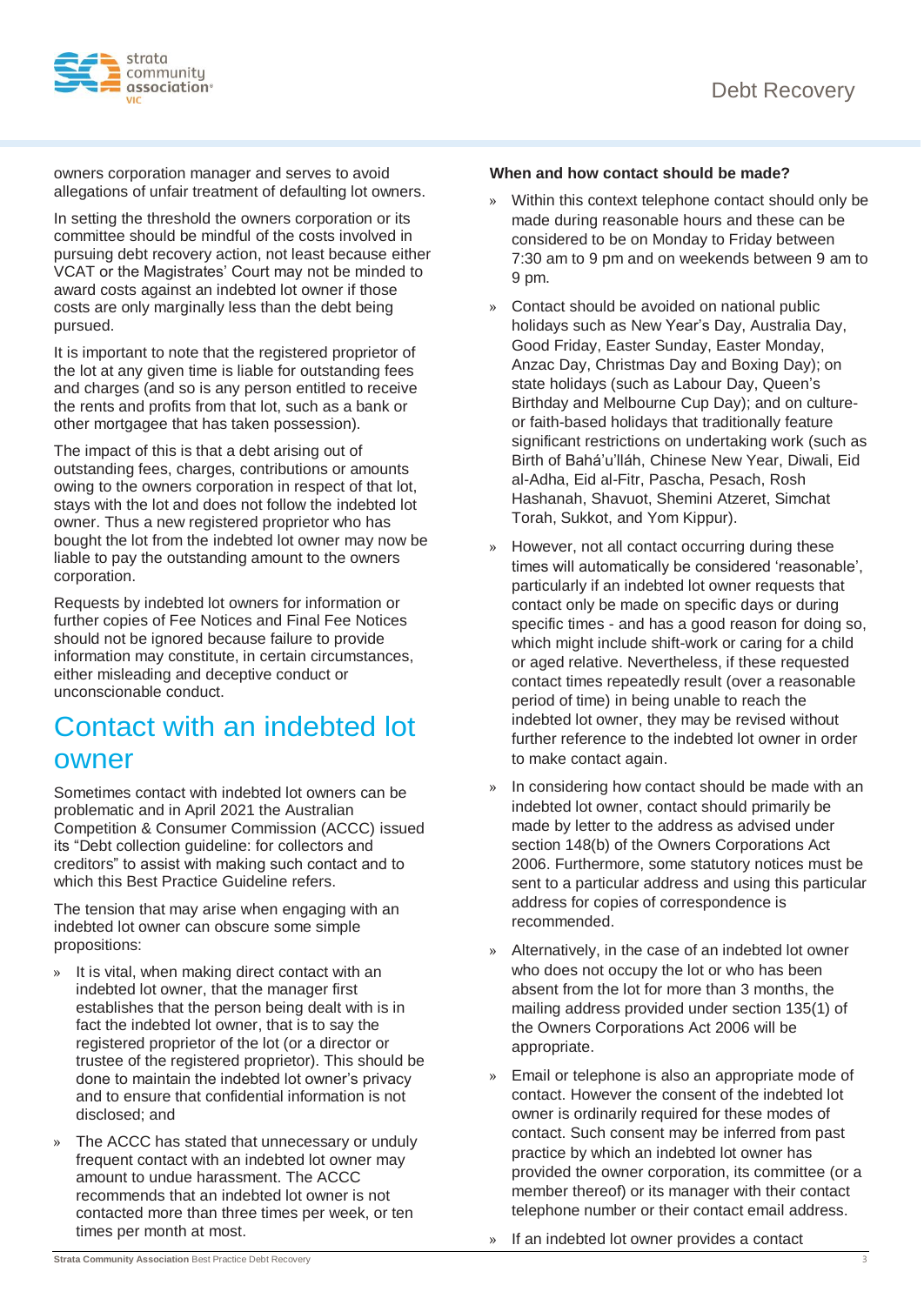

telephone number (including mobile phone), contact using that number will be appropriate whatever the indebted lot owner's location.

- It is important to note that, in Victoria, section 45(2) of the Australian Consumer Law and Fair Trading Act 2012 (Vic) details an array of debt collection practices that are prohibited.
- » Of these prohibited debt collection practices, subsection 45(2)(l) specifically prohibits "*contacting a person by a method that the person has asked not to be used, unless there is no other method available*" and sub-section 45(2)(m) specifically prohibits "*contacting a person about a debt after the person advises in writing that no further communication should be made about that debt, unless the contact is by way of—(i) an action issued through a court or VCAT; or (ii) the threat of an action that the person to whom the debt is owed is entitled to issue through a court or VCAT and which the person intends to take; or (iii) a communication with the person for the purposes of complying with the National Credit Code*".
- Insofar as sub-section  $45(2)(1)$  is concerned, if the indebted lot owner has asked that a particular contact method not be used then it is reasonable to ask the indebted lot owner to nominate an alternative contact method.
- » Unduly frequent contact with an indebted lot owner risks being considered as intended to wear down or exhaust an indebted lot owner and may be deemed '*undue harassment or coercion*' (i.e. '*a prohibited debt collection practice*' according to the Australian Consumer Law and Fair Trading Act 2012 (Vic)). Likewise, frequent attempts to make contact with an indebted lot owner may also be considered unreasonable and may similarly amount to '*undue harassment*'. Examples might include a person persistently attending at the indebted lot owner's address, persistently dialling a telephone number or repeatedly emailing, or the use of 'robo-calling' and 'auto texting' where contact is attempted repeatedly within a short space of time after each attempted contact.
- » Making face-to-face contact with the indebted lot owner at their home should be considered the option of last resort to be undertaken only because an indebted lot owner refuses or fails to respond to other means of communication or for the purposes of confirming the identity and location of the indebted lot owner.
- » Making face-to-face contact with the indebted lot owner at their home ought to be avoided except as a last resort because of the potential for breach of

the indebted lot owner's privacy through the unintended involvement of other persons, the possibility of inappropriate behaviour occurring and the difficulty of making an accurate record of the encounter.

- » Where such face-to-face contact with an indebted lot owner is deemed necessary it ought not to occur without having sought the indebted lot owner's permission to visit the indebted lot owner in their home and having explained the debt recovery purpose of the visit. It should only take place at a mutually convenient time during the weekday reasonable hours of contact given above and, if the indebted lot owner refuses the visit, the proposed visit must be cancelled.
- » The indebted lot owner should be given the opportunity to propose delaying the face-to-face contact in order to either seek advice, support, or representation from a third party.
- » A visit to an indebted lot owner's home must not occur if it is known that special circumstances exist which would make face-to-face contact inappropriate (for example, if the indebted lot owner is seriously ill or mentally incapacitated, or there is the possibility that a member of the indebted lot owner's household who is seriously ill or mentally incapacitated is likely to be present).
- » Anyone attending the indebted lot owner's home who becomes aware of such special circumstances during a face-to-face visit must leave the indebted lot owner's home immediately. In any event anyone attending an indebted lot owner's home must leave immediately if, at any time, they are asked to do so by someone in the home.
- » Anyone attending an indebted lot owner's home for the purposes of face-to-face contact with an indebted lot owner should arrive promptly and depart promptly so as to avoid conveying the impression that the indebted lot owner or a member of the indebted lot owner's household is under surveillance.
- » Making face-to-face contact with the indebted lot owner at a place of work should only be considered in the event that the indebted lot owner is a corporation and the place of work in question is the registered office of the indebted lot owner or is its usual place of business and the face-to-face contact contemplated is with the proxy of the indebted lot owner.
- » Otherwise, visiting an indebted lot owner at a place of work, especially if there was no prior appointment for the visit, may be regarded as an attempt to pressurise the indebted lot owner by causing or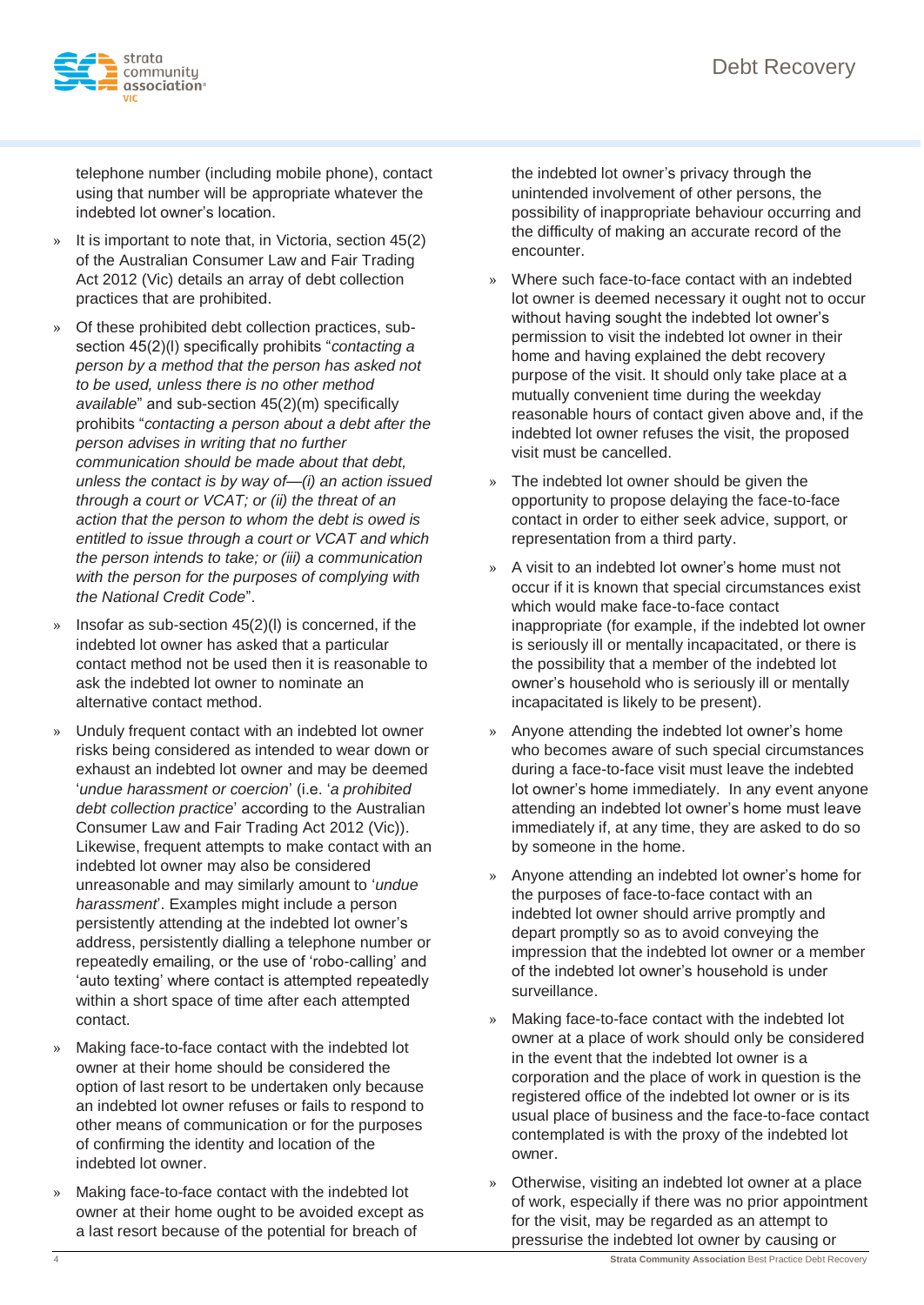

threatening to cause them embarrassment. This is likely to constitute '*undue harassment or coercion*' of the indebted lot owner.

- It should be noted that this cautionary guidance is not intended to limit otherwise legally permissible face-to-face contact, for example a visit for the serving of legal process (usually accomplished by a process server) or for the enforcement of court orders by officers appropriately authorised by the relevant court.
- » Unless there is a valid reason for making additional contact or attempts at contact (for example, negotiating the details of an agreement for a payment plan) further efforts to contact the indebted lot owner should stop once the recommended contact limits detailed above have reached unless the indebted lot owner is prepared to continue the contact.
- » It is recommended that once contact has been made a reasonable interval is allowed before the next contact is made with the indebted lot owner to follow up on resolving the debt.

#### **Where contact should be made?**

- » The indebted lot owner's address as advised under section 148(b) of the Owners Corporations Act 2006 will usually be the appropriate place to make contact.
- » However, it is possible that an indebted lot owner may reluctant to be contacted at their home. In such circumstances the indebted lot owner should be permitted to nominate an alternative location for contact provided that it is a reasonable location to use for contact (i.e. within the State, or at least within Australia).
- » Contacting an indebted lot owner at on a work telephone number or a work email should be avoided unless that work telephone number or work email address was volunteered by the indebted lot owner.
- » It should be borne in mind that contact made with an indebted lot owner at their place of work risks compromising the indebted lot owner's privacy and therefore the indebted lot owner should – in the case of a telephone call - be offered the opportunity to return the call or to provide another number on which to receive a call-back at a more convenient time or to nominate a preferred time for contact, or – in the case of an email - to provide another email address.

### Privacy obligations to the

### indebted lot owner

- » There are legal obligations under the Privacy Act 1988 (Cth) (the Privacy Act) intended to protect the privacy of an indebted lot owner's personal information.
- » Personal information must be kept secure against unauthorised access, loss, misuse or interference.
- » Beware that, in informing a third party that debt recovery is the reason for trying to find an indebted lot owner, a disclosure of personal information about the indebted lot owner is being made. Therefore caution should be exercised in communicating with the indebted lot owner to avoid those communications being accessed by third parties.
- » Voicemail messages expressing interest in contacting the indebted lot owner should be carefully phrased so as to avoid any inference of interest in collecting a debt.
- » Only personal information that is reasonably necessary to recover the debt owed by an indebted lot owner should be collected and that information should not be used or disclosed for a purpose other than that for which it was collected i.e. debt recovery. Reasonable steps should be taken to ensure that the personal information being collected is accurate, complete and up-to-date.
- » An indebted lot owner's social media account should not have material 'posted' to it that could risk being used in a manner that would compromise the indebted lot owner's privacy, for example, a post that can be viewed by a third party.
- The indebted lot owner has a right to access and correct the personal information collected and certain procedures must be followed to facilitate that access or correction.
- » An indebted lot owner has a right to have an authorised representative (such as a financial counsellor, financial advisor, community worker, solicitor, guardian or carer) represent them or advocate on their behalf about a debt. An indebted lot owner should not – except in very particular circumstances – be contacted directly after the creditor knows, or should know, that the indebted lot owner is represented.
- » Records should be maintained of all communications and attempted contacts with the indebted lot owner and the indebted lot owner's representative, including the time, date and nature of telephone calls and emails about the debt.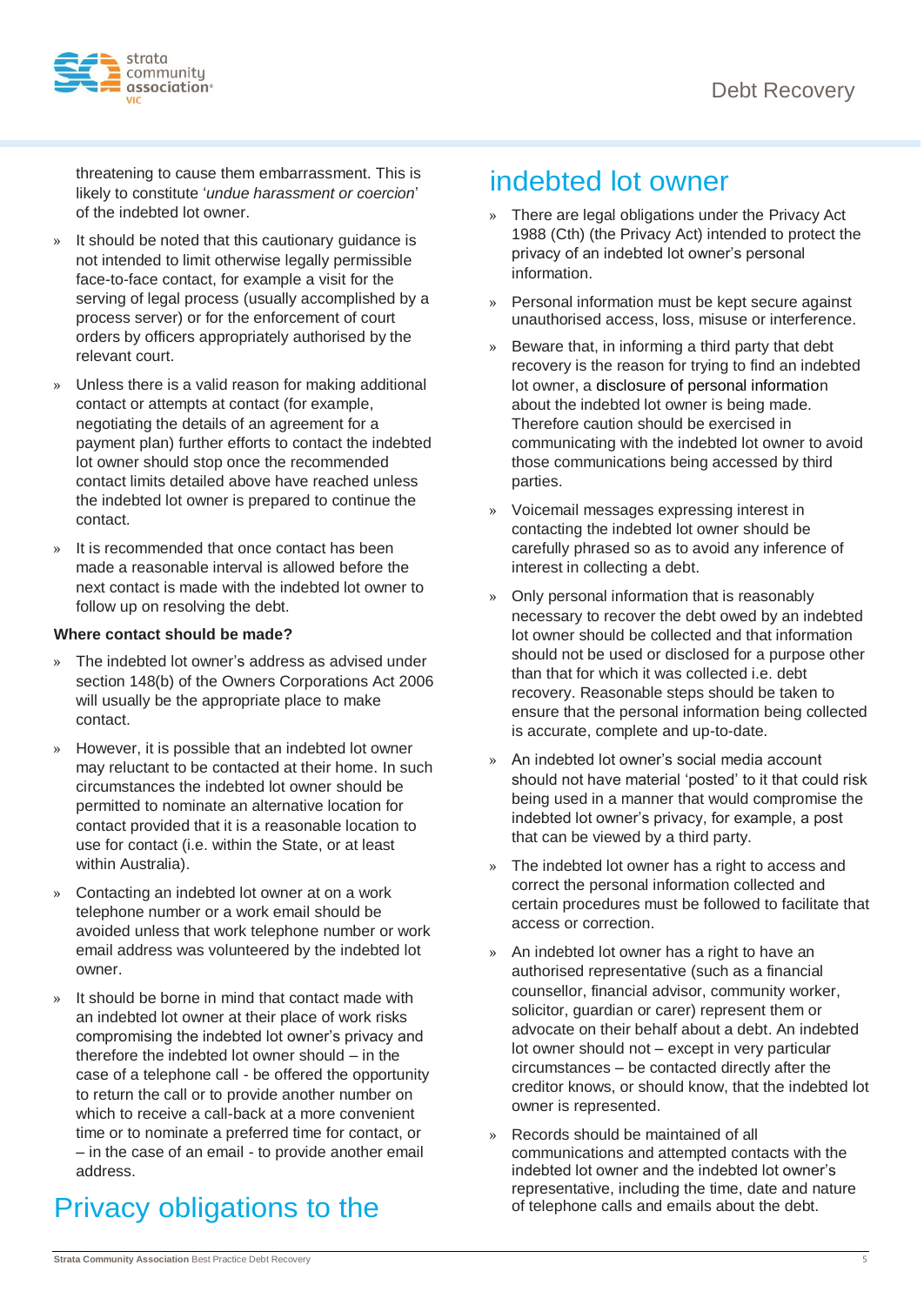

## Allocation of funds

- » It is common practice amongst owners corporations and their managers to appropriate payments made by an indebted lot owner to the oldest debts on their account and to pursue a claim for whatever arrears remain with each successive Fee Notice.
- » However it sometimes happens that an indebted lot owner is in dispute with the owners corporation about liability to pay a particular fee or charge and is only prepared to pay for certain items that feature on the Fee Notice. In such circumstances VCAT has applied general contract law principles on the appropriation of payments that permit the indebted lot owner to do this – despite any inconvenience to the owners corporation and its manager- as follows:
	- Where several separate debts are due from a lot owner to the owners corporation, the lot owner may, when making a payment, appropriate the money paid to a particular debt or debts.
	- If the owners corporation accepts the payment so appropriated, the owners corporation must apply it in the manner directed by the lot owner.
	- If, however, the lot owner makes no appropriation when making the payment, the owners corporation may make the appropriation.
	- An appropriation by the lot owner must take the form of a communication, express or implied, to the owners corporation of the lot owner's intention to appropriate the payment to a specified debt or debts, so that the owners corporation may know that its rights of appropriation as a creditor cannot arise.<sup>1</sup>
- <sup>1</sup>Paraphrased from *Chitty on Contracts*, 28th edition (1999) paragraph 22-059 onwards as cited in *Owners Corporation RP003913 v Shafer* (Owners Corporation) [2012] VCAT 1559 (12 October 2012) per Senior Member Vassie at paragraph 28.

### **Procedure**

### **1. Issue a Fee Notice**

 $S<sup>31</sup>$  Pursuant to section 31 of the Act, the owners corporation must issue a Fee Notice to the lot owner to recover fees and charges.

The Fee Notice must:

- » State that the lot owner has an obligation to pay the fees and charges within 28 days;
- » State that interest at the rate specified in the Fee Notice will be payable in respect

of any overdue fees and charges; and

- » Include details of the dispute resolution process that applies in respect of disputed fees and charges.
- » Feature the correct name of the registered proprietor of the lot as detailed on title. This can be discovered by undertaking a title search on the lot in question.
- $S31(1)$  » The notice must be in the approved form; section 31(1).

You can view this approved form via the Consumer Affairs Victoria website.

*[http://www.consumer.vic.gov.au/resources-and](http://www.consumer.vic.gov.au/resources-and-education/forms-and-publications)[education/forms-and-publications](http://www.consumer.vic.gov.au/resources-and-education/forms-and-publications)*

> As these are statutory requirements, failure to comply will invalidate the Fee Notice. In addition, owners corporations should ensure they specify the Due Date to prevent any disputes relating to the time period allowed to the lot owner for payment.

> It is imperative that the owners corporation addresses the Fee Notice to the actual registered proprietor of the lot. Furthermore, the Fee Notice should be addressed to the lot owner at his or her last known address or at the address on title of the registered proprietor of the lot in question.

> Whilst lot owners have obligations to notify the owners corporation about changes in address or ownership, the owners corporation should remain diligent in keeping up-to-date records of all addresses advised by lot owners.

> This will minimise the indebted lot owner's ability to challenge the Fee Notice because, as VCAT has observed, "Obviously a notice that is given or sent to a postal address nominated by the lot owner is effectively given or sent. Whether a notice given or sent to a postal address different from the nominated one is validly given or sent will depend on the circumstances."

S135 Regardless, lot owners who do not occupy the lot or who will be absent for more than 3 months must notify the owners corporation of their new mailing address pursuant to section 135 of the Act.

> If this is not provided, the owners corporation should continue sending all Notices to the lot owner's last known Australian address.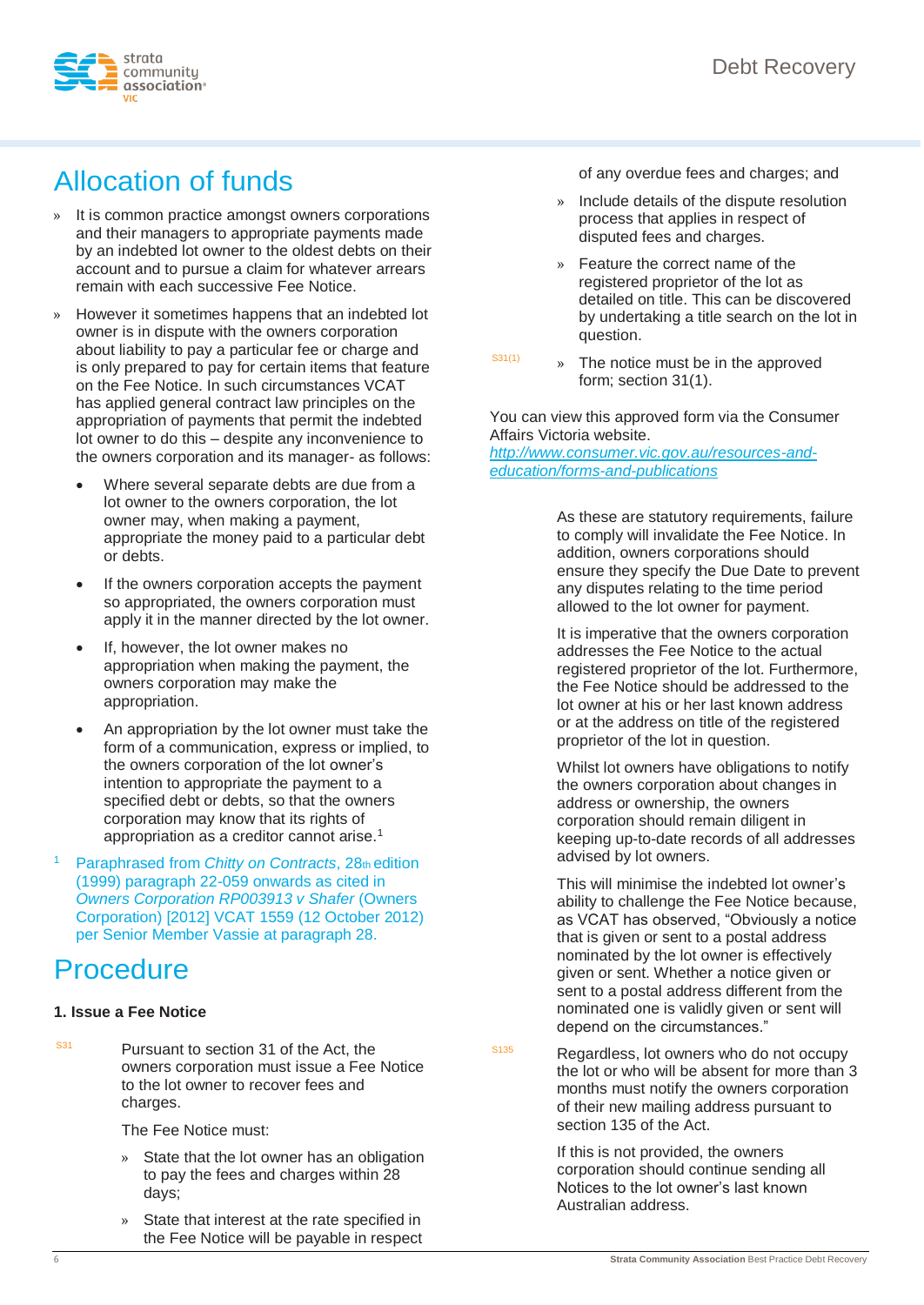

S158 However if the lot owner has not nominated an address in Australia then the owners corporation may effect service on the lot owner by posting the notice to the last known address of the lot owner in Australia.

> If an address nominated by the lot owner is not known or if a notice sent to that address is returned, then the owners corporation may effect service on the lot owner in any other manner VCAT considers appropriate. It is suggested that VCAT would consider appropriate the options identified in Part 10 of the Act at s 158:

- » by post addressed to the person at the address of the lot, if the person is the occupier of a lot; or
- » by leaving it personally with the person; or
- » by leaving it in the form of a letter in the letterbox for the lot; or
- by leaving it with an occupier of the lot who is apparently over the age of 16 years; or
- » if the person is not the occupier of the lot, by post to any address the person has provided to the owners corporation as the address for the service of notices.
- $S<sup>23</sup>$  The Fee Notice should only include charges raised in accordance with lot liability; s23.

There are however, exceptions to this:

 $s<sub>29</sub>$  » when elements of penalty interest are included in outstanding fees; s29.

> The owners corporation's resolution to charge penalty interest on outstanding fees should be reconfirmed at each Annual General Meeting where the rate at which it was agreed to charge interest should also be resolved and minuted e.g. resolved to charge penalty interest 'at the maximum rate' of interest payable under the Penalty Interest Rates Act 1983. To avoid confusion or passing a resolution that could become invalid when and if the PI rate changes, the actual numerical rate e.g. 10%, 10.5%, 11% etc. should not be stipulated.

PIR Act The Owners Corporations Act 2006 provides that an owners corporation must not exceed the maximum rate of interest payable under the Penalty Interest Rates Act 1983. The current penalty interest rate is available at:

*[https://www.justice.vic.gov.au/justice-system/fines](http://www.justice.vic.gov.au/home/justice+system/fines+and+penalties/penalties+and+values/)[and-penalties/penalties-and-values](http://www.justice.vic.gov.au/home/justice+system/fines+and+penalties/penalties+and+values/) /*

 $S<sup>47(2)</sup>$  » when fees include the cost for the owners corporation to repair and maintain a service in or relating to a lot at the request of the lot owner; s47(2).

> In such instances it may have been impracticable for the lot owner to repair or maintain that service.

- 
- $S48(4)$  » When the fees include the cost for the owners corporation to carry out works undertaken to the lot; s48(4).

In such instances the lot owner would have failed to comply with a notice issued by the owners corporation, to carry out repairs, maintenance or other works that adversely affect the outward

appearance or outward state of the lot or use and enjoyment of the lots or common property by other lot owners.

- $SO<sub>A</sub>$ S<sub>49</sub>
- » when fees include the cost of repairs, maintenance or other works undertaken wholly or substantially for the benefit of some only of the lots from the lot owners; s 24 & s49.

In this instance the amount payable by this particular lot owner may have been resolved upon by the owners corporation on the basis that this lot has benefited more and thus the lot owner should pay more.

In these circumstances the resolution by the owners corporation must explicitly state the rationale for the decision that a given lot has benefited more and thus that lot owner should pay more. If the owners corporation is unable to satisfy VCAT that the rationale was arrived at by the owners corporation acting honestly and in good faith then there is the likelihood that VCAT will refuse to make an order for the recovery of the debt.

Fee Notices should avoid featuring 'carried forward' balances. Such balances will inevitably prompt VCAT to question what particular fees and charges have made up the 'carried forward' amount.

If either the basis of the 'carried forward' fees and charges cannot be justified by reference to particular resolutions or if the apportionment of the 'carried forward' fees and charges according to lot liability cannot be demonstrated there is the likelihood that VCAT will refuse to make an order for their recovery.

Evidence to support a claim should consist of ledger/lot owner cards providing a transactional history of the fees/charges and identify the description (including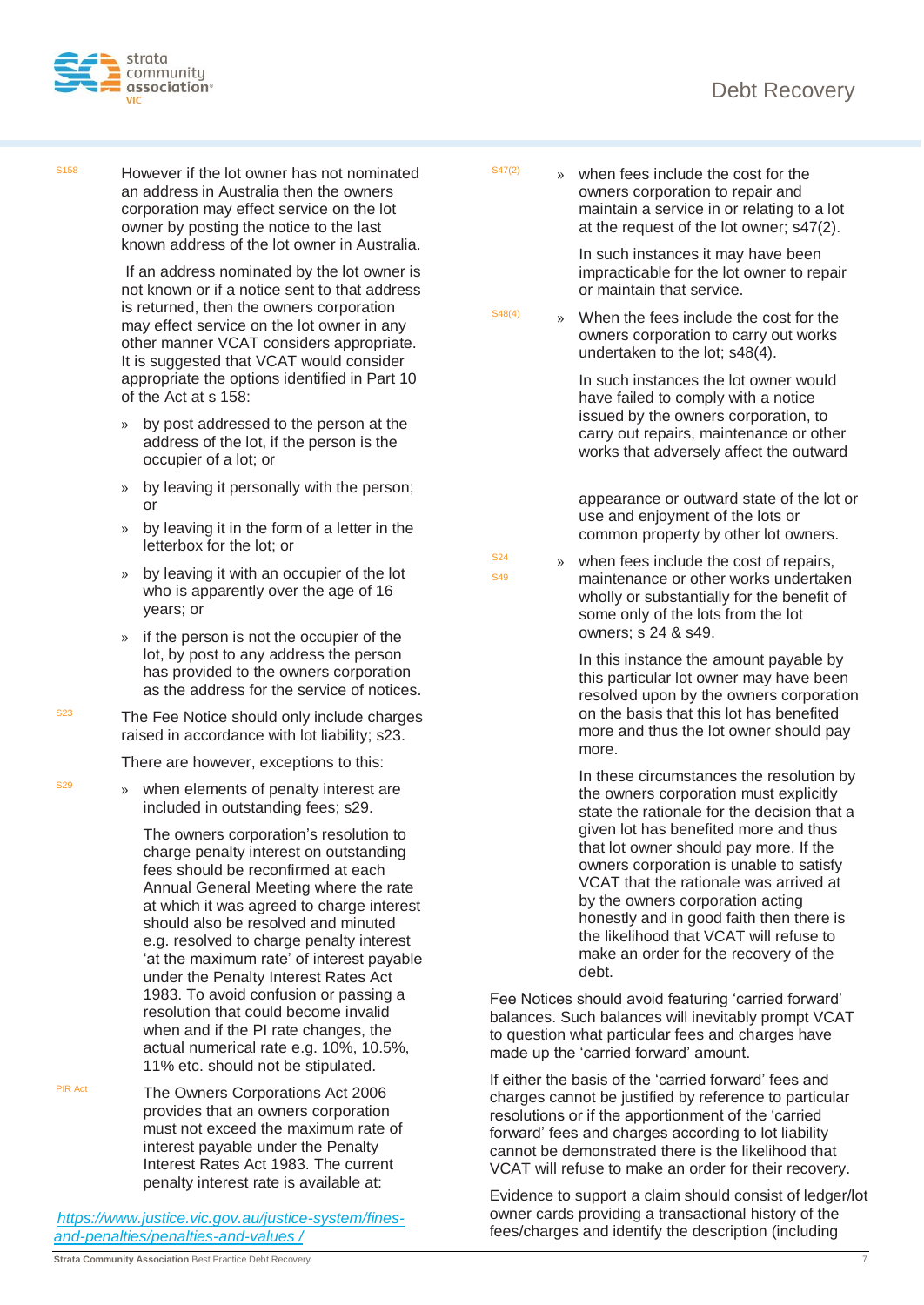

what type of fee and dates) for each fee/charge levied against that lot owner's account.

It should also include minutes from all meetings at which the fees/levies were approved and minuted, as well as any budgets and levy schedules provided to the OC members confirming the total budget and apportionment of costs.

#### **2. Issue a Final Fee Notice**

If the fees and charges have not been paid within 28 days after the date of the Fee Notice, the owners corporation can issue a Final Fee Notice to the lot owner.

Pursuant to section 32 of the Act, the Final Fee Notice must:

- $s<sup>332</sup>$  » State that the lot owner has an obligation to pay overdue fees and charges and interest immediately
	- » State with respect to interest (if this has been resolved upon by the owners corporation in general meeting):
		- the interest that is payable in respect of overdue fees and charges as at the date of Final Fee Notice; and
		- the amount of interest that will accrue daily until payment
- Part 11 » State that the owners corporation intends to take action under Part 11 of the Act to recover amount due if overdue fees and charges and interest owing are not paid within 28 days after the date of the Final Fee Notice.
	- » The notice must be in the approved form; s32(1).
- $S<sup>332(1)</sup>$  You can view this approved form via the Consumer Affairs Victoria website.

http://www.consumer.vic.gov.au/resourcesand-education/forms-and-publications

The owners corporation must be careful that it specifies the same sum in the Final Fee Notice as is featured in the Fee Notice. If there is any difference, it provides an opportunity for a lot owner to dispute the validity of the Final Fee Notice and frustrate the debt recovery process.

Necessarily the owners corporation will continue to charge penalty interest and, to provide clarity to both the indebted lot owner as well as to VCAT, the penalty interest charges ought to appear on the Fee Notice (and ultimately on the Final Fee Notice) as a separate entry.

Neither Fee Notices nor Final Fee Notices should

feature legal costs, debt recovery agency costs or even the manager's costs incurred in pursuit of a particular debt unless such costs have been awarded by a Tribunal or Court. Another exception may be when that featured cost is the proportion of those legal/debt recovery/manager's costs to be borne by the lot owner after having being apportioned either according to lot liability or the benefit principle.

#### **3. Telephone/Email Contact & Issuing a letter of demand**

The manager may seek the guidance of the owners corporation or its committee in establishing a policy in respect of telephone/email contact with indebted lot owners. Such a policy would assist in protecting the manager from any allegation that the manager was repeatedly or unjustifiably contacting an indebted lot owner to press for payment of the debt.

It is best practice to maintain a diary and/or file notes that may also be called upon as evidence and confirm details of any and all calls made/emails sent and/or received. It should record the date, time and length of discussion where applicable, as well as identify the outcomes of the discussion/text that transpired.

Whilst the owners corporation is obliged to keep – as part of its records and its register - the name and address of each lot owner, the manager should be mindful that the owners corporation is not obliged by law to keep telephone/email contact details and may cause an offence to certain lot owners if it uses such details that have come into its possession in order to pursue debt payment. In general however, an owners corporation manager is entitled to use information it holds to carry out and perform its duties.

The manager should also be mindful of the ACCC's guidelines for the protection of the lot owner's personal information, which includes information about the lot owner as well as opinions. Speaking to the lot owner's family members, friends or acquaintances about their outstanding debt may be deemed a breach of the owners corporation's privacy obligations.

If the lot owner fails to comply with the terms of the Final Fee Notice, the owners corporation may decide to issue a letter of demand. Although there is no statutory obligation upon the owners corporation to issue a letter of demand the owners corporation or its committee may resolve that the defaulting lot owner be given a further chance to comply with the Final Fee Notice prior to recovery proceedings being commenced.

The owners corporation may also determine that, based on the management time involved, the number of outstanding indebted lot owners or the sums in arrears, the fee recovery process should be outsourced at this stage. In such circumstances solicitors or debt recovery agents who may be engaged to recover the outstanding fees should be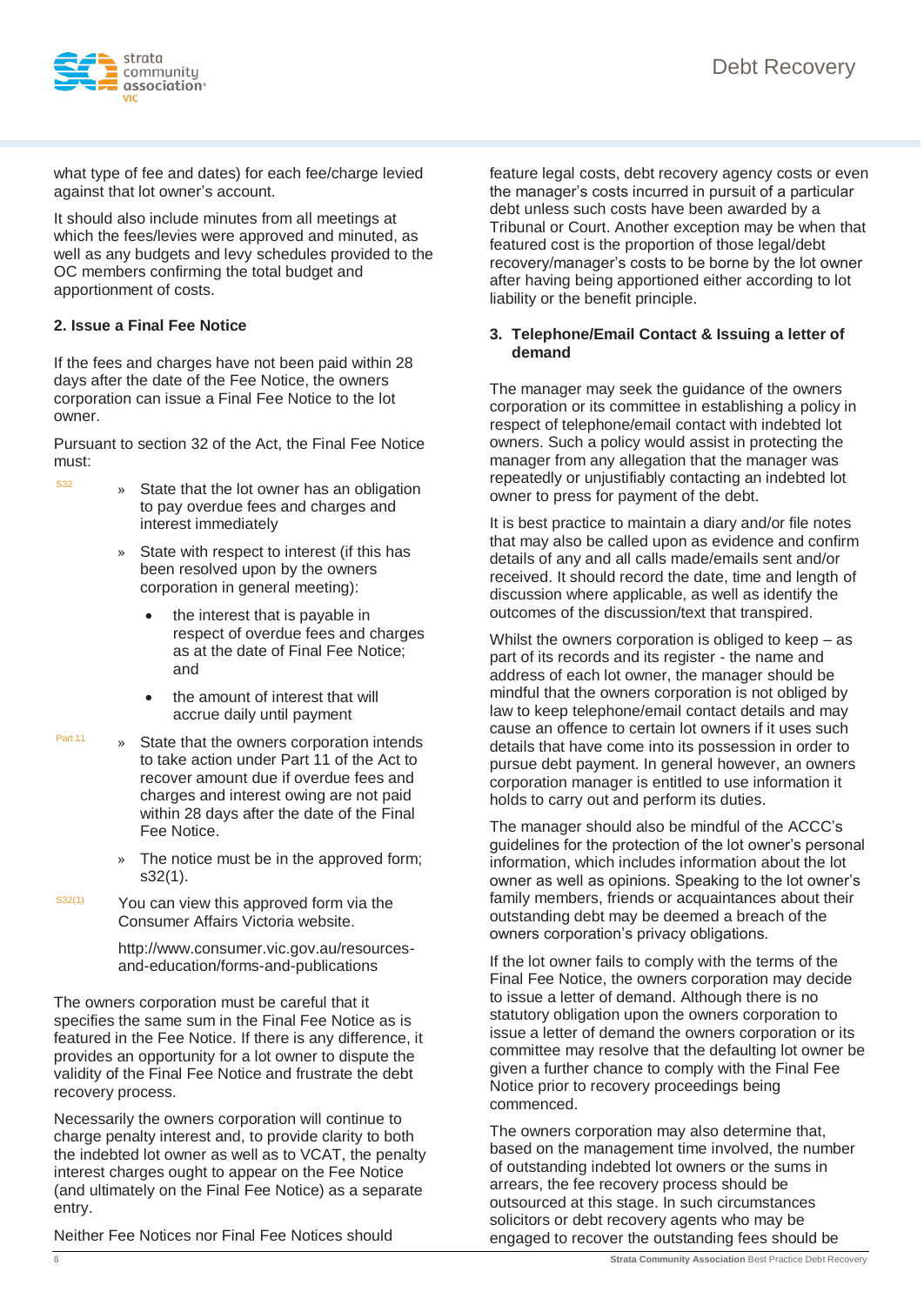

required to send a letter of demand to the indebted lot owner making clear that the management of the legal proceedings has been vested in them and providing a further opportunity for payment prior to these proceedings being undertaken.

A manager should seek legal advice regarding the content and formatting of any letters of demand that it sends out on behalf of an owners corporation to an indebted lot owner to avoid falling foul of the ACCC.

Letters of demand must be carefully constructed to avoid featuring phrases that the Federal Court has declared to be misleading or deceptive or likely to mislead or deceive. In particular, a letter of demand should not assert an obligation upon the indebted lot owner to pay all relevant administrative and/or legal costs incurred by the owners corporation because an indebted lot owner is only obliged to pay such costs as have been apportioned to that indebted lot owner according to lot liability. Similarly, phrases like "…*this will result in added legal costs*" should be avoided because they may be taken to imply that all the owners corporation's legal costs will have to be borne by the indebted lot owner if the debt is not paid irrespective of whether the owners corporation succeeds in obtaining an order for payment of the debt.

Moreover it is important that a letter of demand does not create the impression, either by the words contained within it or by it being formatted so that it looks like a court document, that the letter of demand itself might somehow be capable of being filed with a court.

In this context it is worth repeating that the manager ought not to place itself in the position where it might be accused of repeatedly contacting an indebted lot owner to press for payment of the debt and the ACCC has expressed the view that, "*Generally, undue harassment can be constituted by unnecessary or excessive contact or communication with an indebted lot owner calculated to intimidate, demoralised* [sic] *or exhaust them*."<sup>2</sup>

*<sup>2</sup> Open letter from Scott Gregson, Group General Manager Enforcement Operations, Australian Competition & Consumer Commission (ref 43373) to the debt collection industry, 8 December 2011.*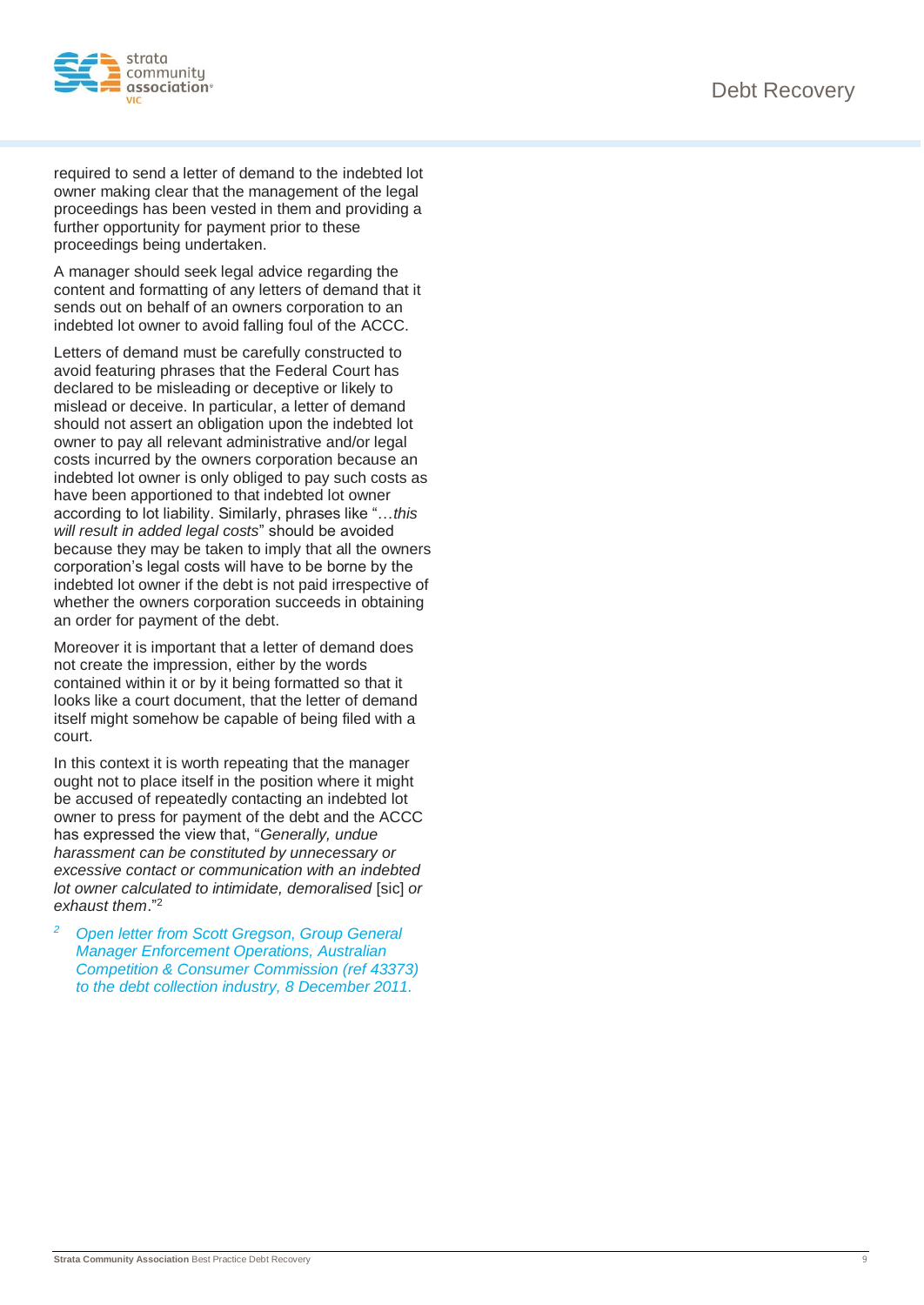

#### **4. Making an application to VCAT**



If the indebted lot owner fails to comply with the Final Fee Notice and/or, if sent, the letter of demand, the owners corporation can apply to VCAT for an order requiring the lot owner to pay the debt.

 $S<sup>332</sup>$  Application can only be made to VCAT if the amount is not paid within 28 days after the Final Fee Notice is given under section 32 of the Act.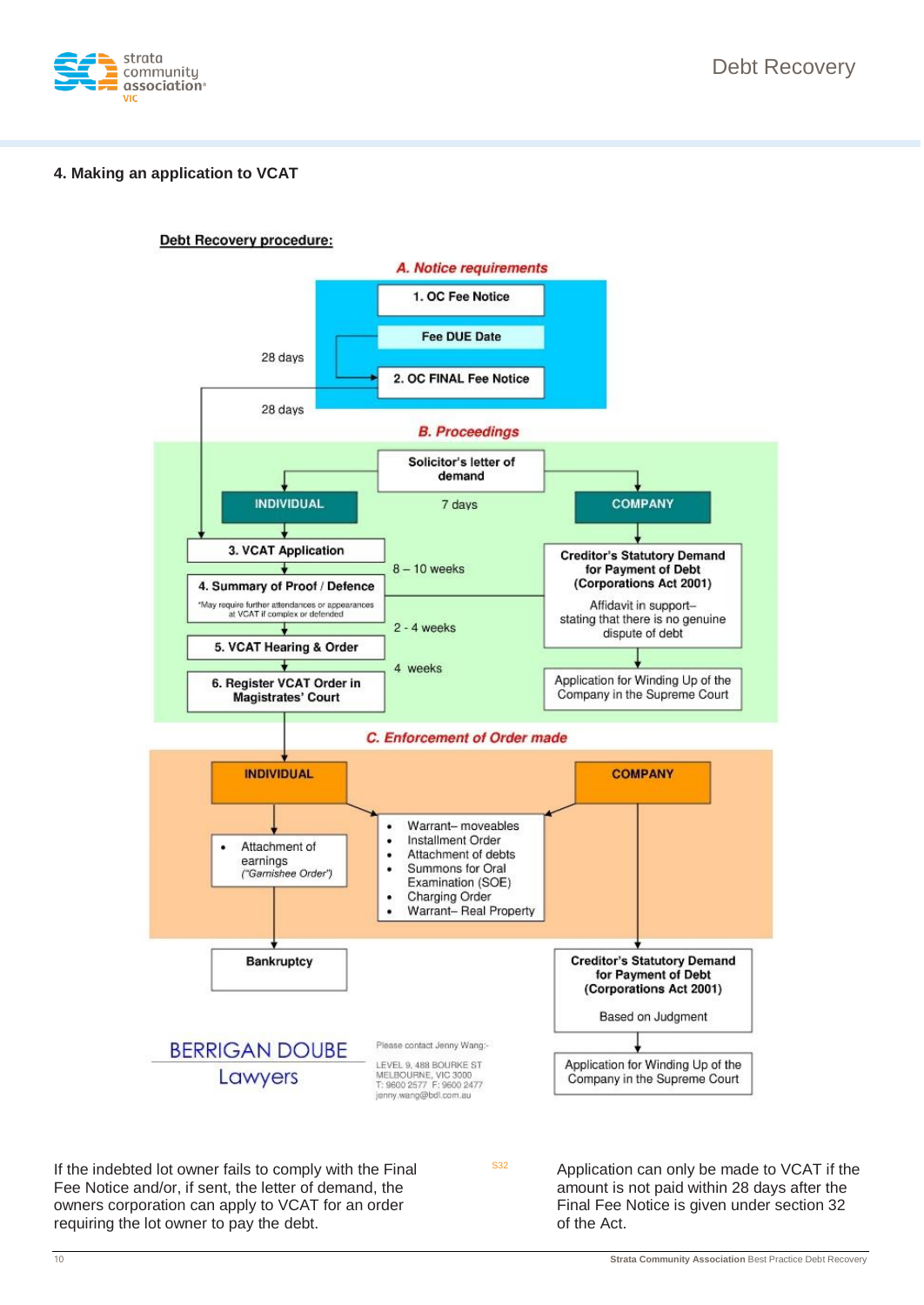

 $S18(2)$  Section 18(2) of the Act, the owners corporation does not require a special resolution to make an application to VCAT for recovery of fees and other charges or contributions resolved upon by the owners corporation.

> The application should be supported by a clear statement of the fees outstanding, copies of the relevant Fee Notices and Final Fee Notices and copies of the minutes of the owners corporation's meetings for every year that the debt exists (ie you should not limit inclusion to the most recent minutes but should provide minutes that passed resolutions to charge each and every outstanding debt).

Applications should feature the street address of the indebted lot owner. VCAT will not accept applications featuring a post box address.

For lot owners who reside overseas, an application for substituted service must be made to serve the VCAT application on the lot owner at their overseas address or via email. The owners corporation should be prepared to provide evidence as to why they reasonably believe the proposed substituted service address is likely to bring the application to the attention of the lot owner.

VCAT AA-<br>S115C (1)(c) An owners corporation applicant in debt recovery, is likely to be awarded its application fee under section 115C(1)(c) of the Victorian Civil and Administrative Tribunal Act 1998. This raises a presumption as to reimbursement or payment of fees for debt recovery applications. Whilst the owners corporation's legal/administrative costs in such applications will fall to be considered separately by the Tribunal.

### **5. VCAT Hearing**

VCAT will inform the parties of the date and time of the hearing. The parties are the "Applicant", who is the party making the application (the owners corporation), and the "Respondent" who is the party against whom the application has been brought (the indebted lot owner).

In response to COVID-19, the majority of fee recovery hearings are held on the papers, which means that neither party is required to attend in person.

VCAT's decision will be based upon the statutory declarations and supporting evidence provided by both parties. The supporting evidence may include:

- » copies of the relevant Fee Notice and Final Fee Notice; and
- » copies of the minutes of the owners corporation's meetings at which the relevant fees and charges were properly resolved upon; and
- » proof that the indebted lot owner is the registered proprietor of the lot in question (title search); and
- » proof of the lot liability of the indebted lot owner's lot, together with overall lot liability for the plan of subdivision (e.g. this could be the Schedule of entitlement and liability found within the plan of subdivision); and
- » declarations of service of the Fee Notices and Final Fee Notice upon the lot owner.

The due date for the submission of this evidence will be advised by VCAT, as a general rule it is usually one month prior the hearing date.

Either party may object to the matter being heard on the papers. Similarly, VCAT may determine that the matter is not suitable to be heard on the papers. In this circumstance, both parties must attend the hearing of the application which will take place before a Member or Senior Member of VCAT.

The Applicant (owners corporation) may ask VCAT to make Orders that include not only the payment of the outstanding fee debt but also for interest on the debt until the date of the hearing and for the payment of the Applicant's (owners corporation's) costs in making the application.

In making an application for costs consideration should be given to the additional time taken to prepare the VCAT application. Including the time taken to prepare and photocopy the supporting documentation, as well as the time spent away from the office. The calculation of the cost of time and document production should correspond to the rates charged in the contract of appointment of manager and should be supported by contemporaneous fee notes completed by the manager's staff and invoiced to the owners corporation.

#### **6. Registration of the VCAT Order**

Should a lot owner fail to comply with an order of VCAT to pay any outstanding debts, the OC will need to apply to the Magistrates' court for an enforcement order.

Prior to any enforcement action the Applicant (owners corporation) must first register a copy of VCAT's Orders with the Registry of the Magistrates' Court. This registration enables the Applicant (OC) to pursue the enforcement of the debt as if the VCAT Orders were a judgment of the Magistrates' Court.

**Strata Community Association** Best Practice Debt Recovery 11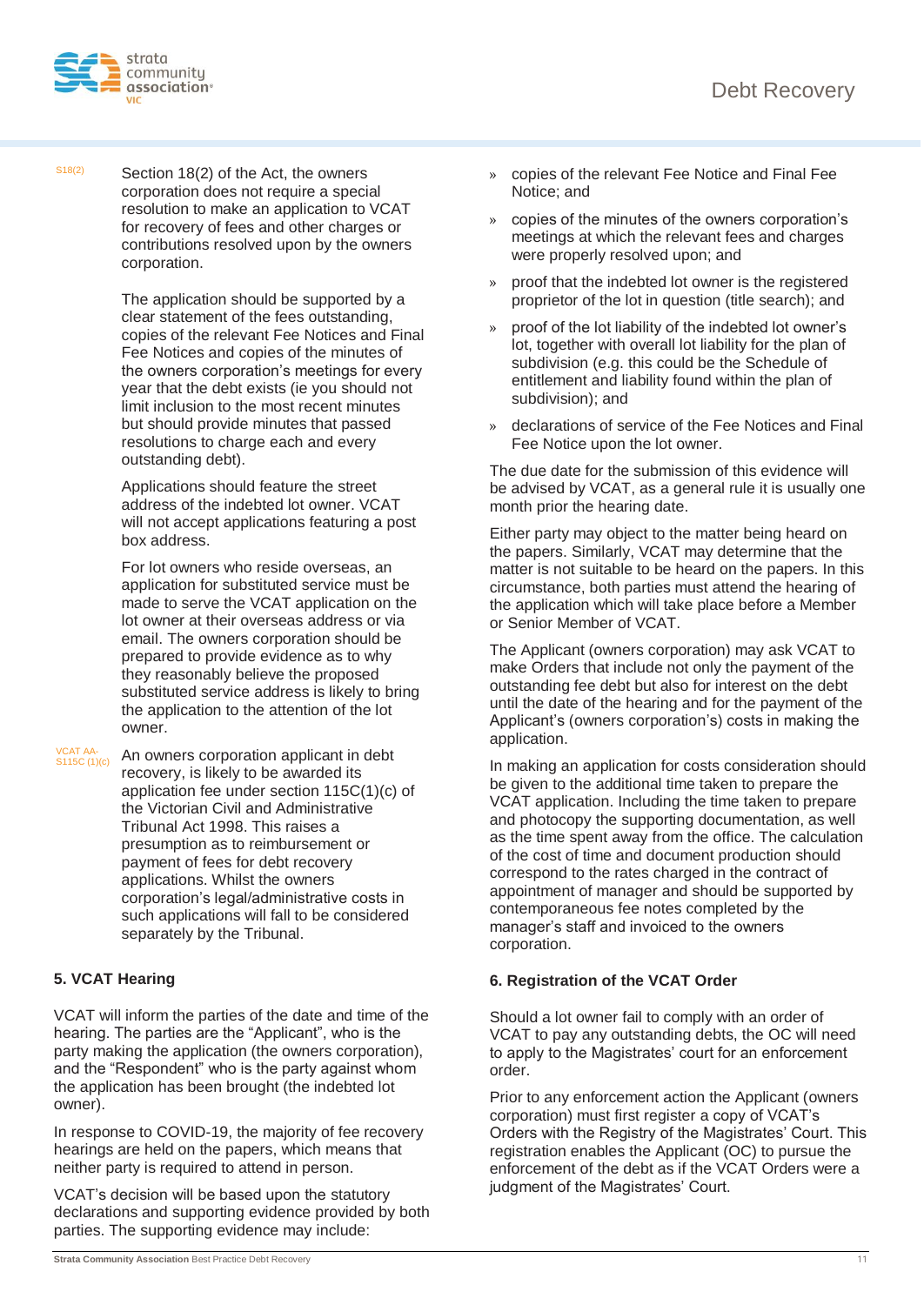

#### **7. Filing a Complaint in the Magistrates' Court**

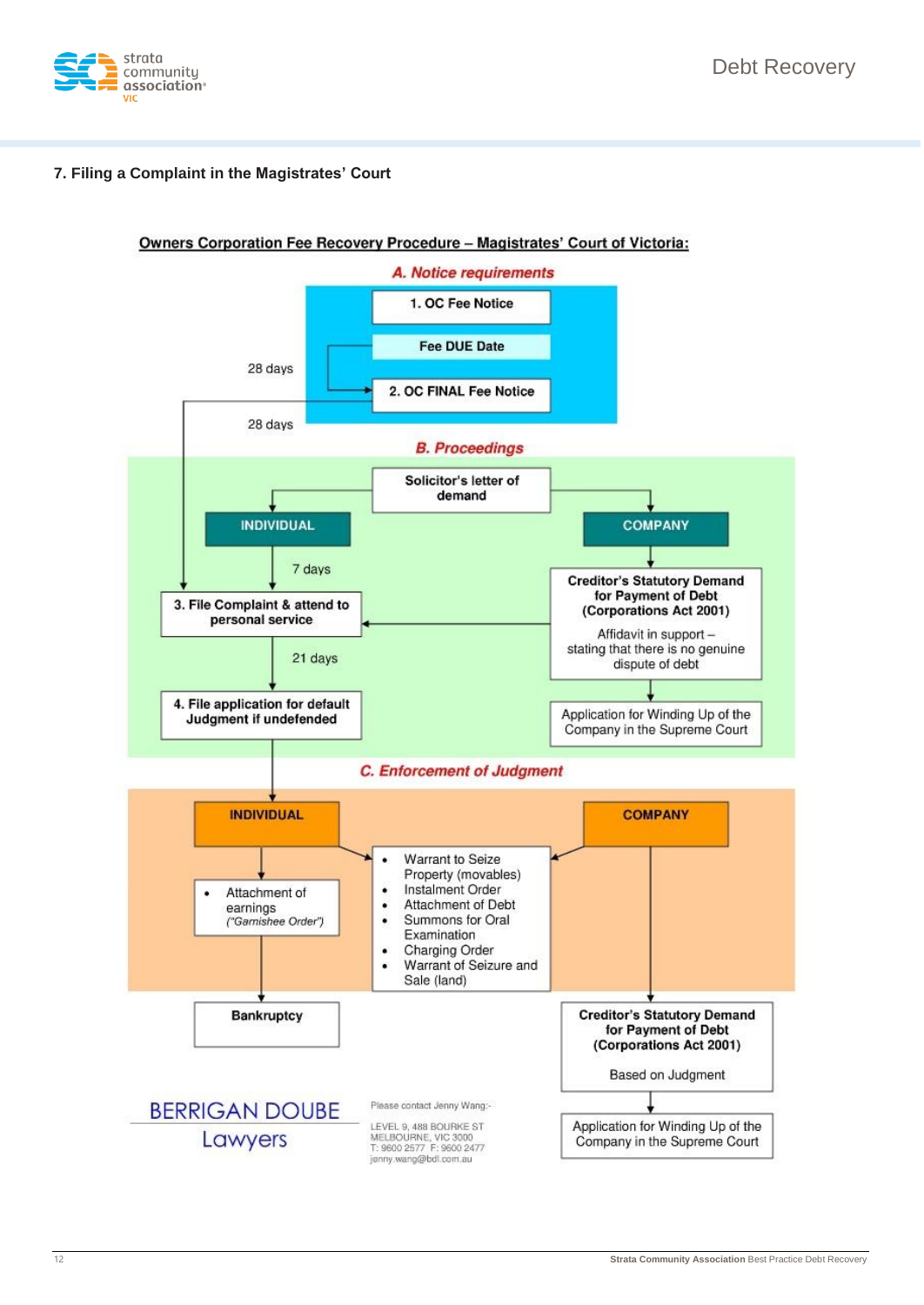

An alternative to proceeding in VCAT is to initiate proceedings in the Magistrates' Court.

 $S<sup>32</sup>$  A Complaint can only be filed in the Magistrates' Court if the amount is not paid within 28 days after the Final Fee Notice is given under section 32 of the Act.

 $S18(2)$  Pursuant to section 18(2) of the Act, the owners corporation requires an ordinary resolution to file a Complaint for the recovery of fees and other charges or contributions resolved upon by the owners corporation.

> The Complaint should be supported by a Statement of Claim that sets out the fees outstanding and the liability of the indebted lot owner to pay the fees.

Once a Complaint has been filed it must be served personally upon the lot owner and an Affidavit of Service must be filed with the Court. The Complaint will contain a notice to the Respondent of the claim amount as well as the amount of costs being sought.

The Respondent has 21 days from the date of service of the Complaint to file a Notice of Defence with the Court. If the Respondent fails to do so, the owners corporation can apply for Default Judgement to be entered against the Respondent.

Upon a successful outcome, the owners corporation is likely to receive an order for payment of costs in accordance with the current Civil Court Fees Scale.

### **8. Enforcement**

Despite the non-payment of the debt, its enforcement by a Court or by VCAT is not automatic. The owners corporation has to apply for enforcement of the judgment that has now been registered. It should be noted that the owners corporation does not have to formally resolve to enforce an order. All methods of enforcement require the payment of Magistrates Court fees but these can be added to the debt and are recoverable from the indebted lot owner.

The current fees can be viewed in the current Civil Court Fees Scale available at

*https://www.mcv.vic.gov.au/news-andresources/publications/civil-and-general-costs-readyreckoner*

The most common forms of enforcement include:

- » Attachment of Debt
- » Attachment of Earnings Order
- » Instalment Order
- » Warrant to Seize Property
- » Summons for Oral Examination

### Payment Plans

The ACCC encourages creditors to work with indebted lot owners and to adopt a flexible and realistic approach to payment plans, including making reasonable allowances for an indebted lot owner's ongoing living expenses and recognising that indebted lot owners who are experiencing financial difficulties will often have a number of debts owing to different creditors whilst ensuring that payment arrangements incorporated into a payment plan are meaningful and sustainable.

The owners corporation or the indebted lot owner may seek at any time in the debt recovery process to enter into a payment plan.

Importantly, as a creditor, an owners corporation must not mislead the indebted lot owner in the context of payment negotiations for a payment plan. For example, an owners corporation must not advise an indebted lot owner that it does not, or is unable to, enter into a payment plan when this is not the case.

It is also unacceptable for an owners corporation to pressure an indebted lot owner to pay in full or in unreasonably large instalments, or to pay a large upfront amount and state that only afterwards will it consider a payment plan.

Under no circumstances should an owners corporation or its officers or its manager provide indebted lot owners with financial advice.

Once finalised, the indebted lot owner should be given a reasonable opportunity for the payments to be made under the payment plan.

Generally, while a payment plan is in place, the indebted lot owner or their representative should not be contacted unless the indebted lot owner either asks for the owners corporation or its manager to make contact, or if the indebted lot owner fails to abide by the terms of the payment plan.

In addition, the owners corporation should still provide ongoing account statements to the indebted lot owner whilst the payment plan is operational.

Any decision on whether to enter into a payment plan should be agreed upon and endorsed by the committee of the owners corporation and recorded in the committee's minutes. However, care should be taken by the manager to ensure that personal information concerning the indebted lot owner's financial situation is kept as private as possible.

Although it should be noted that the owners corporation is not entitled use a payment plan to 'discount' any fees that are owing to it, the owners corporation may waive penalty interest but must report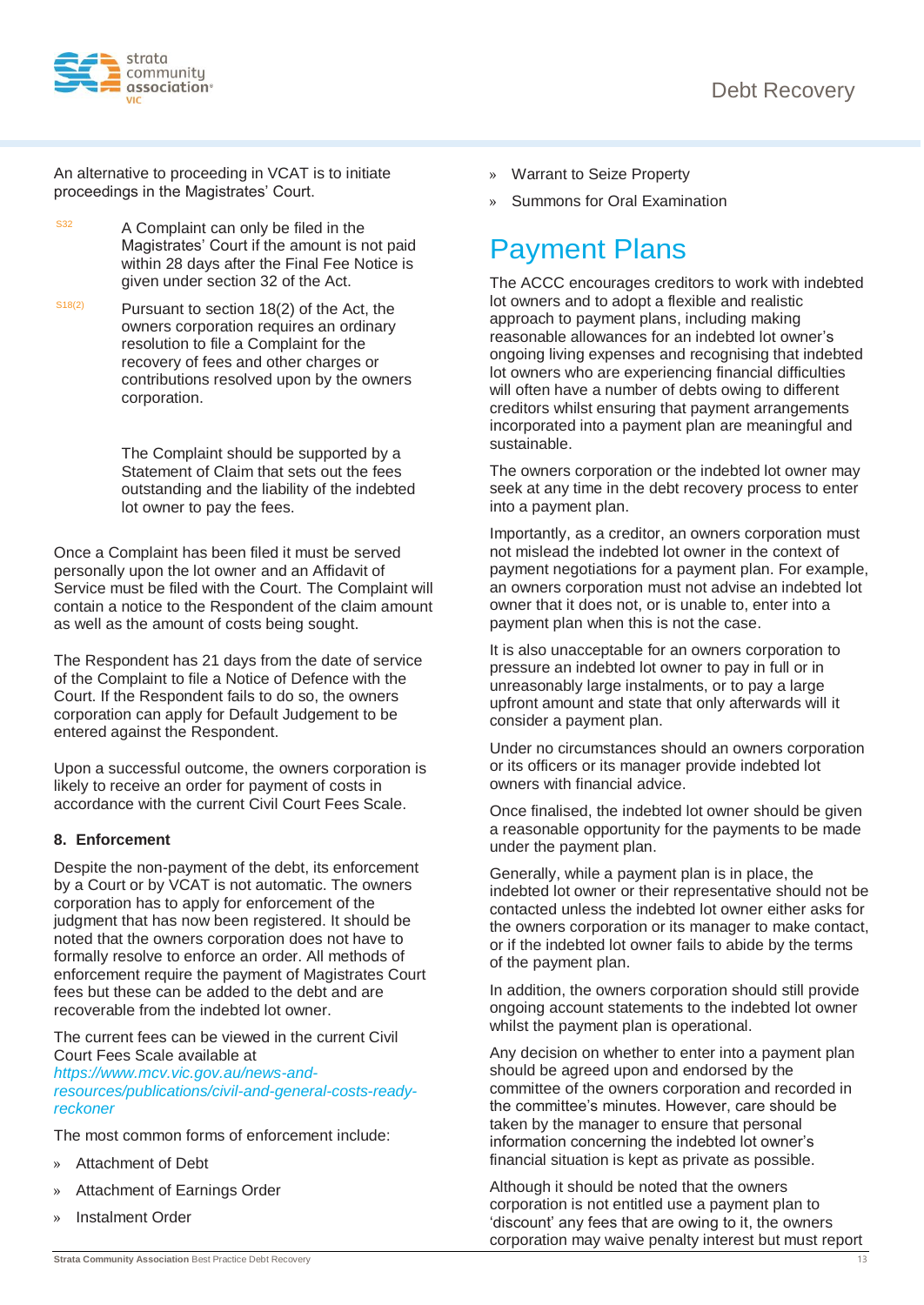

any decision on whether to waive or not to waive to the Annual General Meeting, together with the reasons for that decision. It is therefore advisable that the owners corporation resolve in advance on any circumstances which may warrant the waiver of penalty interest.

When negotiating the terms of a payment plan, the owners corporation committee or the owners corporation manager should take care to avoid advising the indebted lot owner on methods to solve their debts, as this may be seen as giving financial advice. For instance, the ACCC considers it unacceptable to pressure an indebted lot owner to borrow money from friends or family, or to enter into further debt to pay off the debt to the owners corporation or to access their superannuation early.

The manager and the owners corporation's committee should consider if the payment plan is financially viable for the owners corporation's budget and cash flow. In order to avoid allegations of preferential treatment between indebted lot owners, the owners corporation should have an agreed-upon assessment process to review all proposals.

All payment plans should be in the form of a legally enforceable contract and be in a common format. The costs of drawing up the payment plan may be met by the indebted lot owner and incorporated into the sums recovered under the agreement.

In addition to any payment plan reached with an indebted lot owner being fully and accurately documented, a written copy of the agreed payment plan should be provided to the indebted lot owner on request. If the indebted lot owner does not agree with the way the payment plan has been recorded, they should be allowed to have an opportunity to clarify the arrangement with the owners corporation's committee.

Whilst many indebted lot owners only wish to enter into informal payment plans, it is worth noting that there are problems associated with agreeing to do this. The following are particular problems, which are likely to haunt both the owners corporation and its manager:

- an informal arrangement on terms which do not have the endorsement of the committee risks exposing the manager to accusations of favouritism towards the indebted lot owner; and
- » in the event that the indebted lot owner defaults on an informal payment plan there is no evidence as to what the terms of the payment plan actually were; and
- » it is unlikely that VCAT or a court will enforce the terms of an informal payment plan if there is a dispute between the owners corporation and the indebted lot owner about what are the terms of the informal payment plan.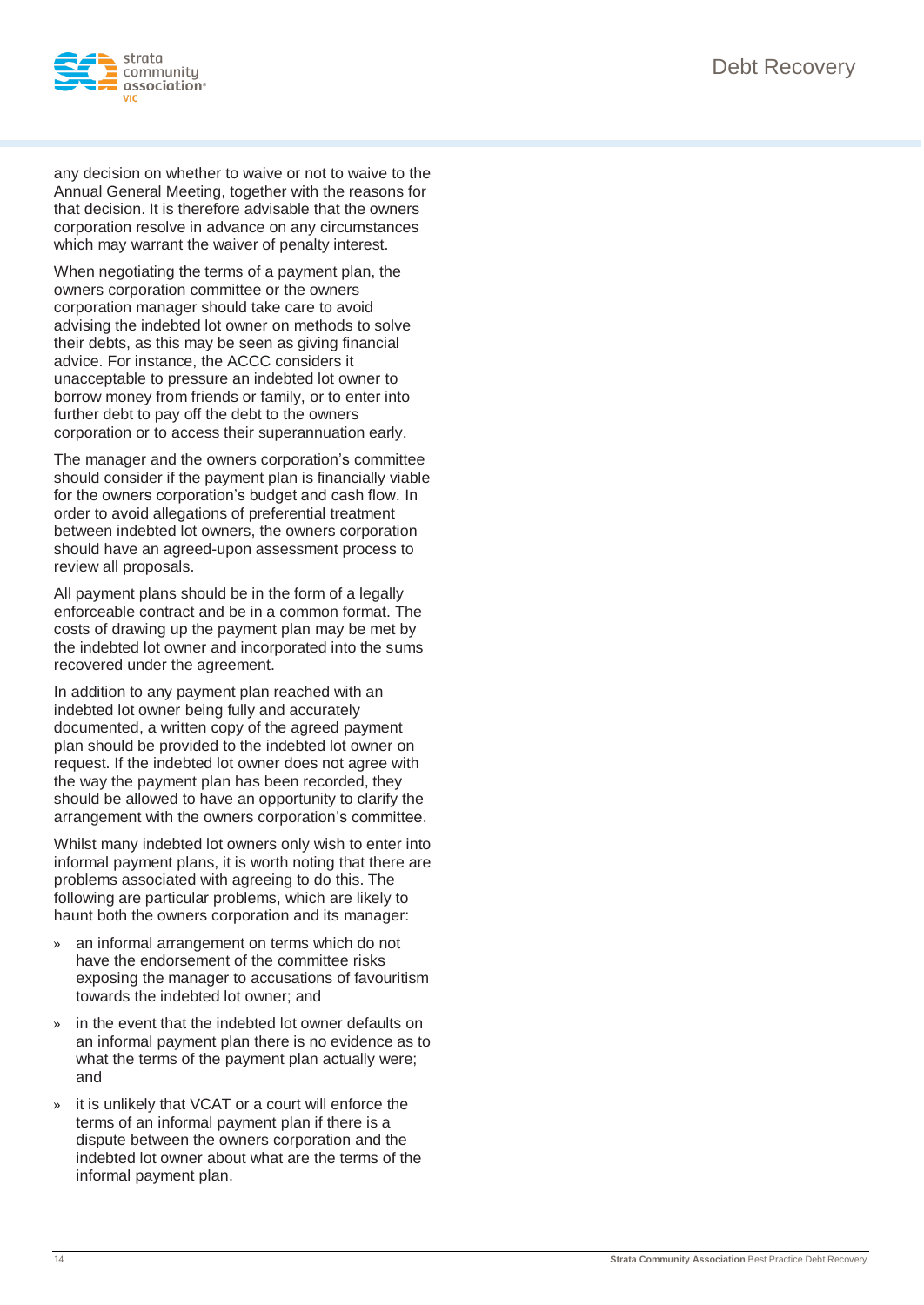

### Resources:

- » Owners Corporations Act 2006 Sections 12(2), 14, 16, 18(2), 23, 23A, 24, 28, 29, 30, 31, 31(1), 32, 32(1), 47(2), 48(4), 49, 135, Part 11
- » Penalty Interest Rates Act 1983
- » Annexure Summary of powers, functions and duties imposed
- » Magistrates Court website Civil Court Fees Scale & Forms of Enforcement
- » Consumer Affairs Victoria website approved Fee Notice & Final Fee Notice
- » VCAT Amendment Act S115C(1)(c)
- » Australian Competition & Consumer Commission Debt collection guideline: for collectors and creditors

#### **SCA (Vic) wishes to acknowledge Berrigan Doube Lawyers for their contribution to this Practice Guideline.**

This publication is only a guide. Readers should make and rely on their own expert enquiries. No warranty is given about the accuracy of the material and no liability for negligence or otherwise is assumed by SCA (Vic), its servants or agents in any way connected with this publication.

© Strata Community Association (Victoria) 2021. The use of this publication is approved and recommended by SCA (Vic), which is the owner of the copyright. Unauthorised reproduction in whole or in part is an infringement of copyright.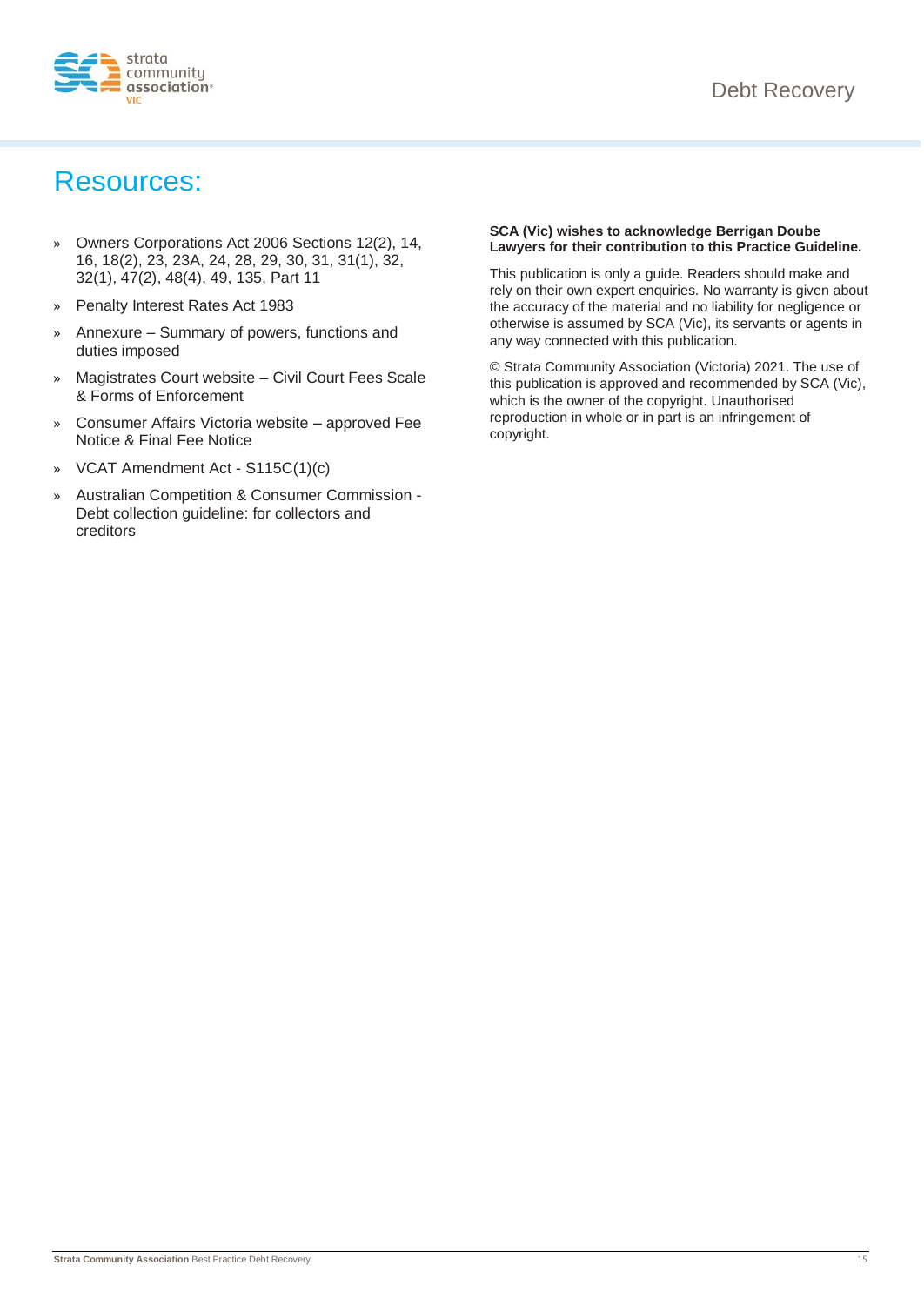

### Annexure – Summary of powers, functions and duties imposed

The OC Act provides the following powers, functions and duties on an OC to recover debts and fees:

- S18 OC must not bring legal proceedings unless authorized by special resolution; but If a matter is within the civil jurisdictional limit of the Magistrates' Court and an owners corporation is authorised to do so by ordinary resolution, the owners corporation may commence any legal proceeding in the Magistrates' Court; or VCAT or any other tribunal; or a court of another State or a Territory that corresponds to the Magistrates' Court.
- S23 OC may set annual fees to cover general administration, maintenance and repairs, insurance and other obligations.

OC may levy an additional annual fee on a lot owner if the owners corporation has incurred additional costs arising from the particular use of the lot by the lot owner; and an annual fee set on the basis of the lot liability of the lot owner would not adequately take account of those additional costs.

S23A In addition to the annual fees levied under section 23, OC may levy fees to cover the costs of the premium for reinstatement and replacement insurance taken out in accordance with Division 6 of Part 3 of tha OCA.

> The fees levied so levied must be based on lot entitlement. OC may levy a lot owner a fee to cover the cost of any of an excess amount or an increased premium resulting from or attributable to an insurance claim, if the claim is caused by a culpable or wilful act or the gross negligence of a lot owner; or a lot owner's lessee; or a guest of a lot owner or a guest of a lot owner's lessee; or to cover the cost of damage to the common property that is caused by a lot owner or a lot owner's lessee where either the damage is not covered by insurance; or the cost of the damage is less than the excess amount that would have been payable on an insurance claim in relation to the damage; or an excess amount on an insurance claim if the claim solely relates to a lot owner's lot.

S24 OC may levy special fees and charges to cover extraordinary items of expenditure. Requires special resolution if amount exceeds twice the total amount of the current annual fees. However, special resolution is not required when immediate expenditure is or was necessary to ensure safety or to prevent significant loss or damage to persons or property. OC may levy special fees and charges

on a lot owner relating to repairs, maintenance and other works arising from the particular use of a lot by the lot owner

- S28 Current owners, purchasers in possession and person receiving rent and profits from the lot must pay outstanding fees, charges, contributions or amounts owing to the OC. Amounts owing will be based on lot liability unless it is for repairs, maintenance or other works undertaken wholly or substantially for the benefit of some of the lot owners.
- S29 OC may charge penalty interest on arrears, if there is a current ordinary resolution at an AGM.
- S30 OC may recover any money owed to it in an appropriate court, as a debt due to the OC
- S31 OC must provide lot owners with a Fee Notice complying stating the lot owner's obligation to pay fees and charges within 28 days, the interest applicable (if any) and details of the dispute resolution process
- S32 OC may provide Final Fee Notice to lot owner if money owed is not paid within 28 days of the Fee Notice. Must state that lot owner has obligation to pay fees, charges and interest (if applicable) immediately, the interest payable in respect of overdue fees and charges and amount of daily interest accruing, and that OC intends to take action if moneys owed are not paid within 28 days of Final Fee Notice
- S135 A lot owner who does not occupy the lot or who will be absent from the lot for more than 3 months must advise the OC of the lot owner's mailing address in Australia for the service of notices and any changes to it as soon as possible.

If the lot owner has not nominated an address in Australia then the OC may effect service on the lot owner by posting the notice to the last known address of the lot owner in Australia or if an address nominated by the lot owner is not known or if a notice sent to that address is returned, then the OC may effect service on the lot owner in any other manner VCAT considers appropriate.

The OC Act provides the following powers, functions and duties that enable an OC to charge fees or earn income.

S12(2) OC may require a lot owner or occupier to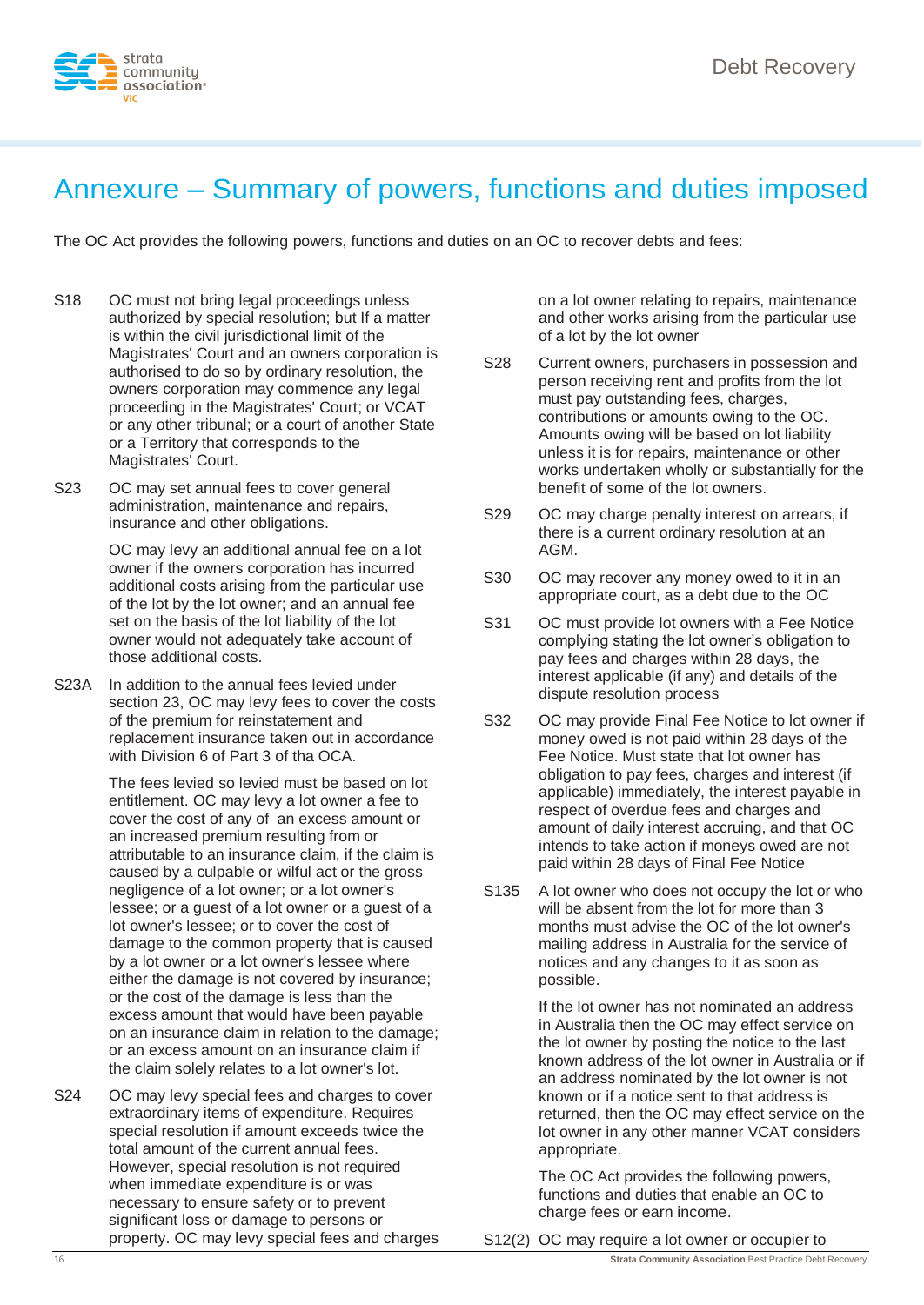

whom a service has been provided to pay for the cost of providing the service to the lot owner or occupier.

- S14 OC may lease or license the whole or any part of the common property to a lot owner or other person
- S16 OC may acquire or hold personal property for the use of lot owners or other persons and may obtain a lease or licence of personal property for the use of a lot owner or other person and

may also dispose of personal property.

S49 OC can recover as a debt the cost of necessary repairs, maintenance or other works carried out for a lot where the lot owner fails to do so, or works undertaken wholly or substantially for the benefit of some of the lots.